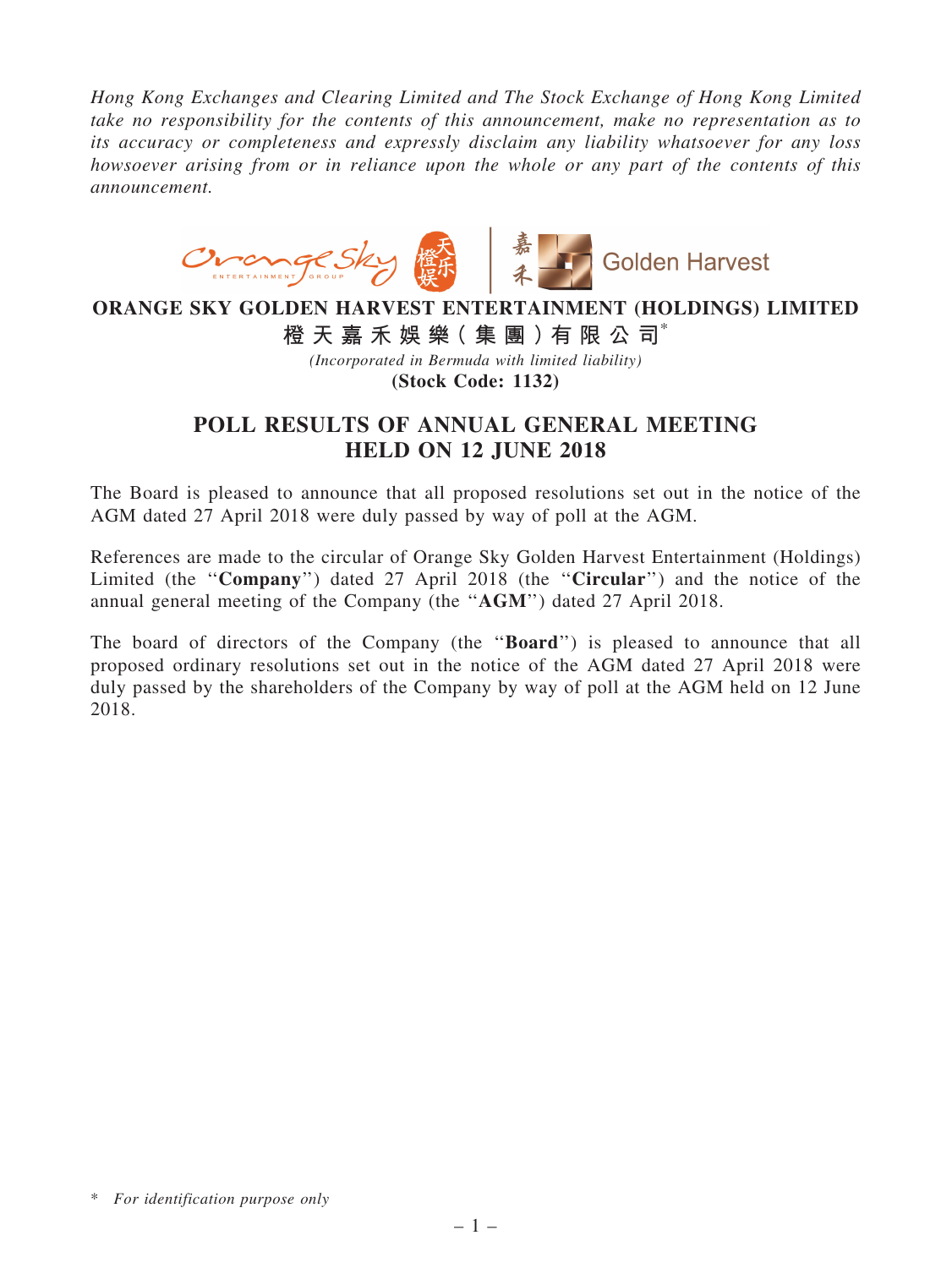Tricor Tengis Limited, the Company's branch share registrar and transfer office in Hong Kong, acted as the scrutineer at the AGM for the vote-taking. The poll results of the resolution proposed at the AGM are as follows:

| <b>Ordinary Resolutions</b> |                                                                                                                                                                                                                                   | No. of votes $(\% )$           |                                 | Total no. of                    |
|-----------------------------|-----------------------------------------------------------------------------------------------------------------------------------------------------------------------------------------------------------------------------------|--------------------------------|---------------------------------|---------------------------------|
|                             |                                                                                                                                                                                                                                   | For                            | <b>Against</b>                  | votes                           |
| 1.                          | To receive and adopt the audited financial statements of the Company<br>and its subsidiaries and the reports of the directors of the Company<br>("Directors") and auditors of the Company for the year ended 31<br>December 2017. | 2,097,388,459<br>$(99.9999\%)$ | 10 <sup>1</sup><br>$(0.0001\%)$ | 2,097,388,469<br>$(100.0000\%)$ |
| 2.                          | To re-elect Mr. Wu Kebo as an executive Director<br>(i)                                                                                                                                                                           | 2,094,887,708<br>$(99.8808\%)$ | 2,500,761<br>$(0.1192\%)$       | 2,097,388,469<br>$(100.0000\%)$ |
|                             | To re-elect Ms. Wu Keyan as an executive Director<br>(ii)                                                                                                                                                                         | 2,074,739,510<br>$(98.9201\%)$ | 22,648,959<br>$(1.0799\%)$      | 2,097,388,469<br>$(100.0000\%)$ |
|                             | To re-elect Ms. Wong Sze Wing as an independent non-<br>(iii)<br>executive Director                                                                                                                                               | 2,074,739,510<br>$(98.9201\%)$ | 22,648,959<br>$(1.0799\%)$      | 2,097,388,469<br>$(100.0000\%)$ |
|                             | To authorise the board of Directors to fix the Directors'<br>(iv)<br>remuneration.                                                                                                                                                | 2,097,388,459<br>$(99.9999\%)$ | 10<br>$(0.0001\%)$              | 2,097,388,469<br>$(100.0000\%)$ |
| 3.                          | To re-appoint Messrs. KPMG as auditors of the Company and to<br>authorise the board of Directors to fix their remuneration.                                                                                                       | 2,097,388,459<br>$(99.9999\%)$ | 10<br>$(0.0001\%)$              | 2,097,388,469<br>$(100.0000\%)$ |
| 4.                          | To grant a general mandate to the Directors to allot, issue and deal<br>with additional shares of the Company not exceeding 20% of the<br>issued share capital of the Company as at the date of passing this<br>resolution.       | 2,067,154,510<br>(98.5585%)    | 30,233,959<br>(1.4415%)         | 2,097,388,469<br>$(100.0000\%)$ |
| 5.                          | To grant a general mandate to the Directors to repurchase shares in<br>the share capital of the Company representing up to 10% of its issued<br>share capital as at the date of passing this resolution.                          | 2,093,638,459<br>(99.8212%)    | 3,750,010<br>$(0.1788\%)$       | 2,097,388,469<br>$(100.0000\%)$ |
| 6.                          | To extend the general mandate granted to the Directors to allot, issue<br>or deal with shares of the Company by the number of shares<br>repurchased under resolution no. 5.                                                       | 2,070,904,510<br>(98.7373%)    | 26,483,959<br>(1.2627%)         | 2,097,388,469<br>$(100.0000\%)$ |

According to the poll results stated above, as more than 50% of the votes were cast in favour of each of the above resolutions, all the resolutions were duly passed as ordinary resolutions of the Company.

As at the date of the AGM, the total number of issued shares of HK\$0.1 each in the share capital of the Company (the " $Share(s)$ ") was 2,799,669,050 Shares. All shareholders of 2,799,669,050 Shares were entitled to attend and vote for or against the resolutions at the AGM. There was no Share entitling the holders to attend and vote only against the resolutions at the AGM. There was no Share entitling the holders to attend and abstain from voting in favour of the resolutions proposed at the AGM as set out in Rule 13.40 of the Rules Governing the Listing of Securities on The Stock Exchange of Hong Kong Limited (the ''Listing Rules'') and there was no Share requiring the holders to abstain from voting at the AGM under the Listing Rules.